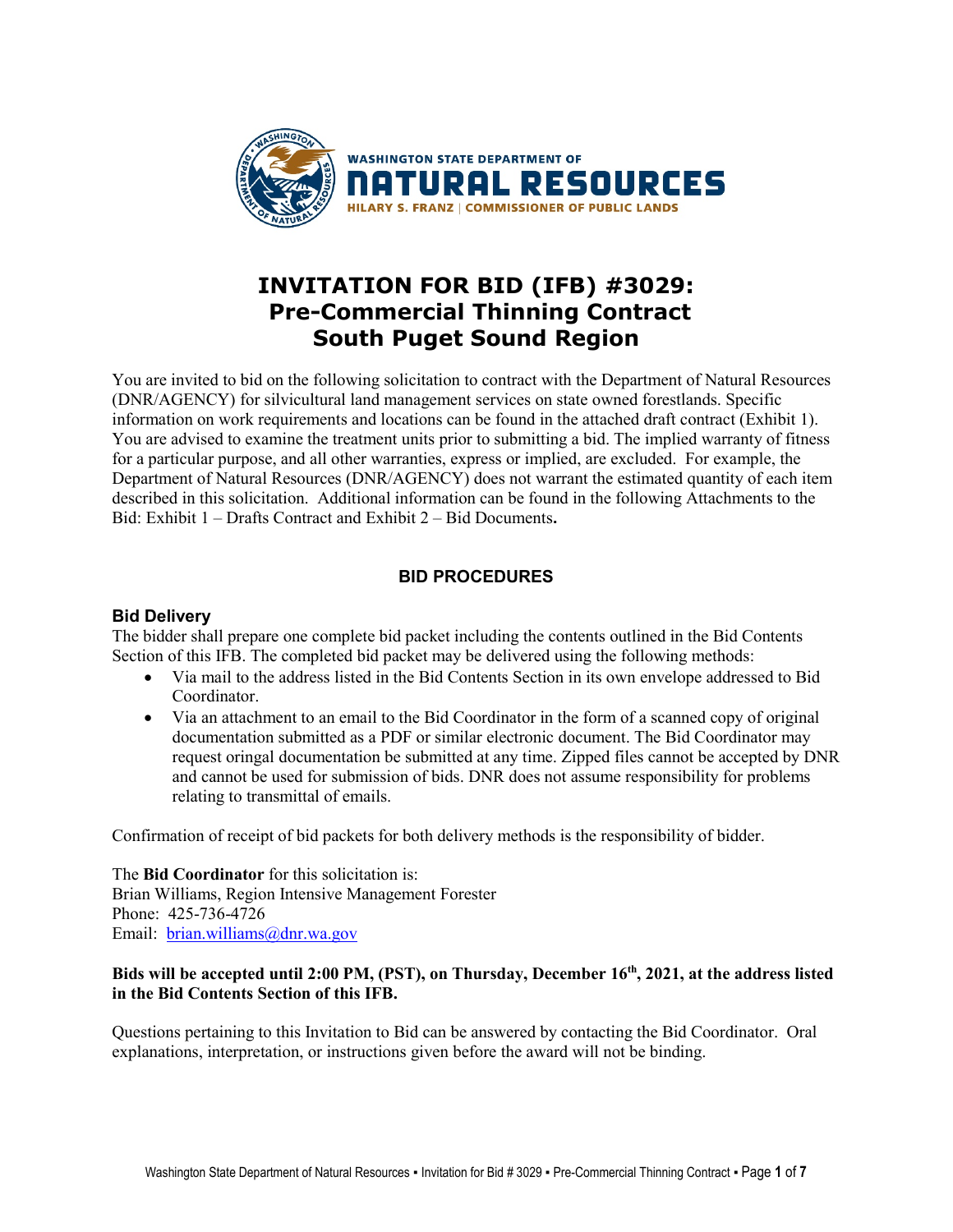Individuals who wish to request special accommodations for the bid submission process or bid opening (e.g., sign language, interpreters, Braille, etc.) should contact the Bid Coordinator.

## **Bid Contents**

Each bid shall include all of the following items; including the signature of the individual within the organization authorized to bind the Bidder to the offer:

- 1) Exhibit 2: Bid Documents
	- a) Bidder Information (Exhibit 2-B)
	- b) Bidder Certifications and Assurances (Exhibit 2-C)
	- c) Contractor Certifications (Exhibit 2-D)
	- d) Bidder References\* (Exhibit 2-E)
		- (i) Reference work experience with other landowners or other DNR contracts (ii) The bidder must submit between 1 and 3 references.
	- e) Contractor's Declaration of Industrial Insurance (Exhibit 2-F)
	- f) Solicitation to Offer and Contract Award (Exhibit 2-G)
	- g) Bid Form (Exhibit 2-H)
		- (i) Bids shall include all costs related to the completion of the Work.
		- (ii) An Item Bid Price and a Total must be entered on the Bid Form for all of the Items in the draft contract (see Exhibit 1). All Item Totals for the contract must be summed and entered as the Total Price. In the event of a difference between the sum of all Item Totals and the Contract Price, the individual Item Totals shall prevail.
- 2) Photocopy of a current year Washington State Farm Labor Contractors License and/or proof of application for license renewal for the subsequent year. The license shall meet the following requirements (for more information visit [http://www.lni.wa.gov\)](http://www.lni.wa.gov/):
	- a) License type Forestation/Reforestation
	- b) Surety Bond Amount at least \$10,000 for the coverage of greater than 10 workers unless approval is granted for less coverage by the Bid Coordinator.
	- c) A vehicle insurance authorization for the transport of workers.
- 3) Photocopy of a current United States Department of Labor Farm Labor Contractors License and/or proof of application for license renewal for the subsequent licensing period. A Driving and Transportation authorization is preferred. For more information visit [https://www.dol.gov/whd/mspa/.](https://www.dol.gov/whd/mspa/)

All documents must be legible and properly completed.

For bids submitted using mail, each bid envelope should be prepared in the following manner:

Mailing address:

WA DNR Brian Williams 950 Farman AVE N Enumclaw, WA 98022

Upper left corner: Bidder's Name

Bidder's Address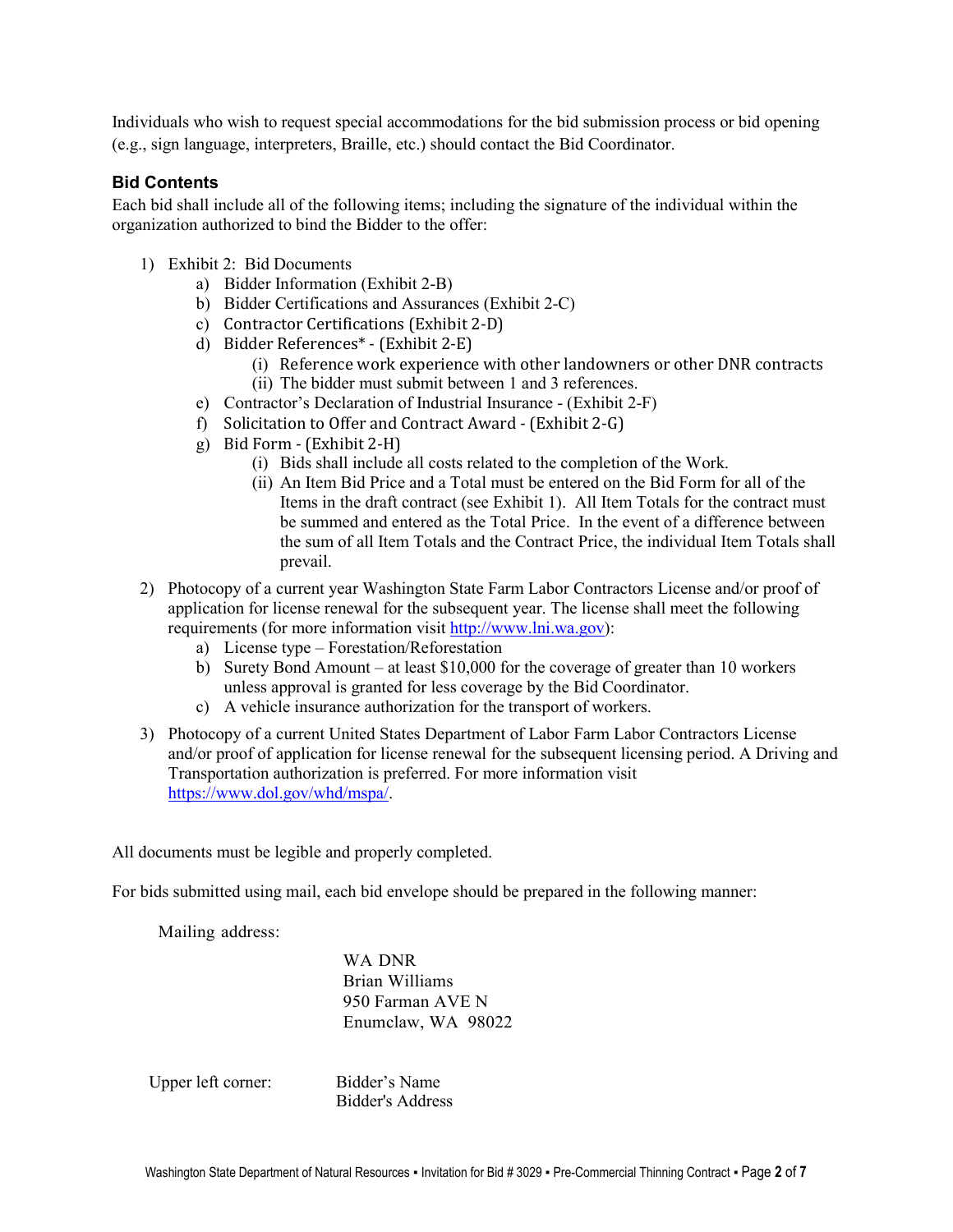Lower left corner: Pre-Commercial Thinning Contract Invitation to Bid #3029

Bidders choosing to mail proposals should allow normal mail delivery time to ensure timely receipt of their proposals by the Bid Coordinator. Bidders assume the risk for the method of delivery chosen. The DNR assumes no responsibility for delays caused by any delivery service. Any direct hand deliveries of Bid Documents should be sealed and prepared as described above, and delivered to the DNR Region Office during regular business hours (Monday through Friday 8:00am-4:30pm).

## **Offer to Contract**

Your Invitation for Bid is a solicitation to offer to contract with the DNR. Your bid becomes part of a contract if it is officially awarded by DNR.

## **Bidder Insurance**

Refer to contract requirements outlined in Exhibit  $1 - \text{Draft Contract for specific information regarding}$ the types and levels of insurance required to enter into the proposed contract with DNR.

## **Bid Opening**

Bids will be accepted until the time and date specified in the bid delivery clause above. Bids may be reviewed by DNR as they are received, but bid evaluations will not occur and bid results will not be announced until after close of the solicitation period. Individuals who wish to request special accommodations for receiving bid results (e.g., sign language, interpreters, Braille, etc.) should contact the Bid Coordinator at least five (5) working days prior to the scheduled end of the solicitation period stated in the Bid Delivery Section of this IFB.

## **Withdrawal of Bid**

A bidder's authorized representative may withdraw a bid in person prior to the close of the solicitation period. Bidder's representative will be required to show photo identification and sign on the bid summary sheet before the bid will be released. Bids may not be withdrawn following the close of the solicitation period.

## **Cost to Propose**

The DNR will not be liable for any costs incurred by the Bidder in preparation of a bid submitted in response to this IFB, in conduct of a presentation, or any other activities related to responding to this IFB.

#### **No Obligation to Contract**

This IFB does not obligate the state of Washington or the DNR to contract for services specified herein.

#### **Rejection of Bids**

The DNR reserves the right at its sole discretion to reject any and all proposals received without penalty and not to issue a contract as a result of this IFB.

#### **Responsiveness**

All bids will be reviewed by the Bid Coordinator to determine compliance with administrative requirements and instructions specified in this IFB. The Bidder is specifically notified that failure to comply with any part of the IFB may result in rejection of the proposal as non-responsive. The DNR also reserves the right at its sole discretion to waive minor administrative irregularities.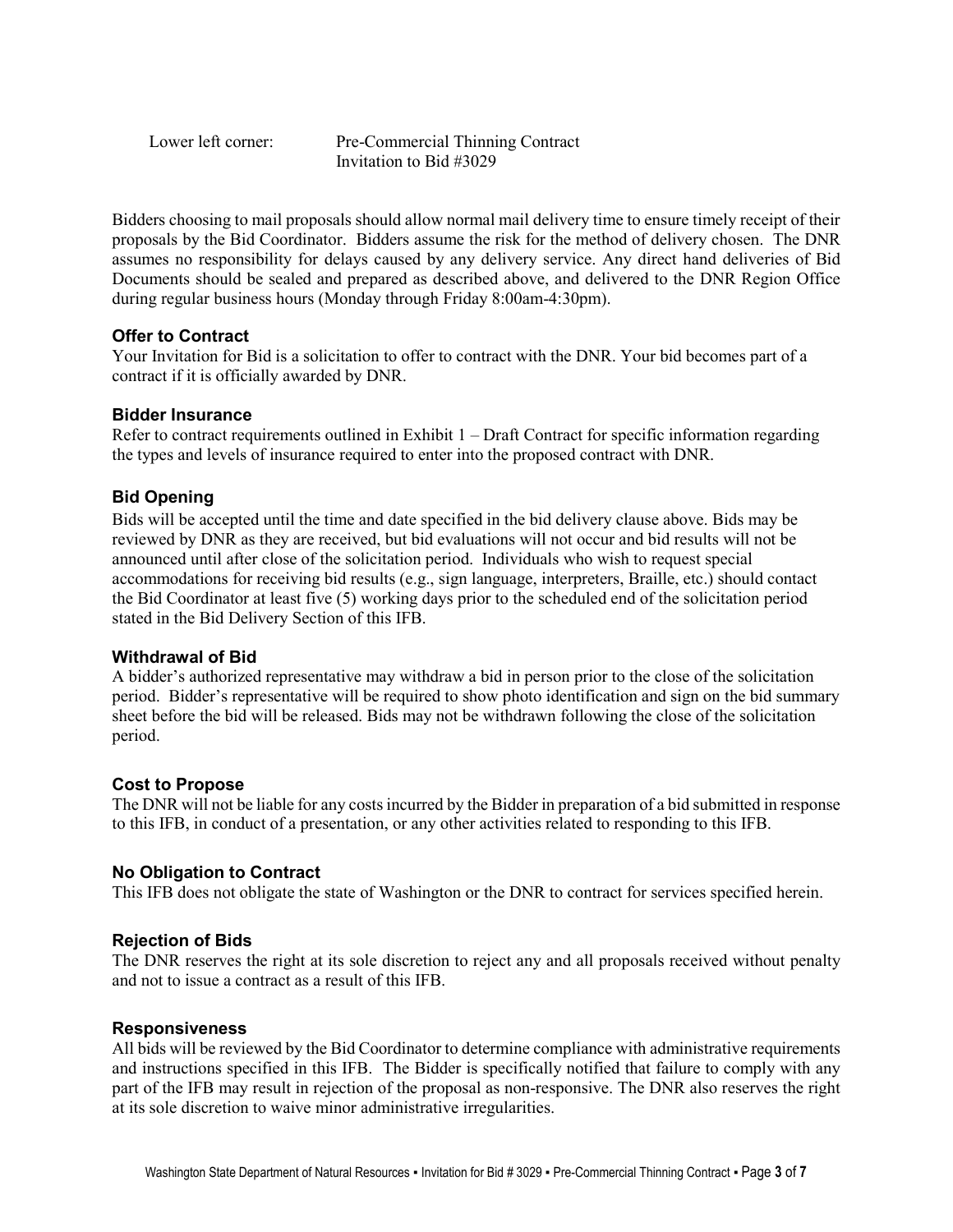## **Most Favorable Terms**

The DNR reserves the right to make an award without further discussion of the proposal(s) submitted. Therefore, the proposal should be submitted initially on the most favorable terms, which the Bidder can propose. There will be no best and final offer procedure. The DNR does reserve the right to contact a Bidder for clarification of its proposal.

The "Lowest Responsive and Responsible Bidder" should be prepared to accept this IFB for incorporation into a contract resulting from this IFB. It is understood that the proposal will become a part of the official procurement file on this matter without obligation to the DNR.

#### **Lowest Responsive and Responsible Bidder**

Award of this solicitation to the Lowest Responsive and Responsible Bidder shall be based on a qualitative assessment of the Bid Contents by the DNR. The Lowest Responsive and Responsible Bidder is not necessarily the bidder that submits the lowest bid price but is the bidder that receives the highest score during the bid evaluation process (see Bid Scoring section).

Criteria used in the bid evaluation process, per [RCW 39.26.160,](http://apps.leg.wa.gov/rcw/default.aspx?cite=39.26.160) include but is not limited to: (a) the bid price; (b) the bidder's ability, capacity, and skill to perform the contract; (c) the bidder's character, integrity, reputation, judgment, experience, and efficiency; (d) whether the bidder can perform the contract within the time specified; (e) the quality of the bidder's previous contract performance with the DNR or other landowners; (f) the bidder's previous and current compliance with laws relating to the contract or services; and (g) the bidder's receiving of a citation, in the past three years, for violation of Washington State wage payment laws (RCW 49.46, 49.48, or 49.52). The DNR's determination that a bidder is not qualified may result in rejection of the bid submitted.

Any bidder who has had unsatisfactory performance resulting in the termination of a DNR contract, will not be considered a responsible bidder unless the bidder provides government or forest industry references demonstrating acceptable performance on at least one contract of work similar to that described in Exhibit 1 – Draft Contract attached to this IFB. DNR reserves the right to contact references and make its own judgment regarding their reliability. DNR will review situations on a case-by-case basis, and encourages interested bidders to contact DNR with any questions before the close of the bidding period.

## **Bid Scoring**

The following weighting and points will be assigned to the bid for evaluation purposes:

| <b>Lowest Responsive and Responsible Bidder</b><br>Criteria | Weight<br><b>Assigned</b> |  |  |
|-------------------------------------------------------------|---------------------------|--|--|
| Bid price (Exhibit 2-H - Bid Form)                          | 8                         |  |  |
| Quality of previous work*                                   |                           |  |  |
| Productivity/crew size*                                     |                           |  |  |
| Other criteria described in RCW 39.26.160*                  |                           |  |  |
| <b>Total Points</b>                                         | 20                        |  |  |

**\*** scoring of these categories will utilize references provided by the bidder (Exhibit 2-E) and prior performance evaluations on DNR silviculture contracts, when available.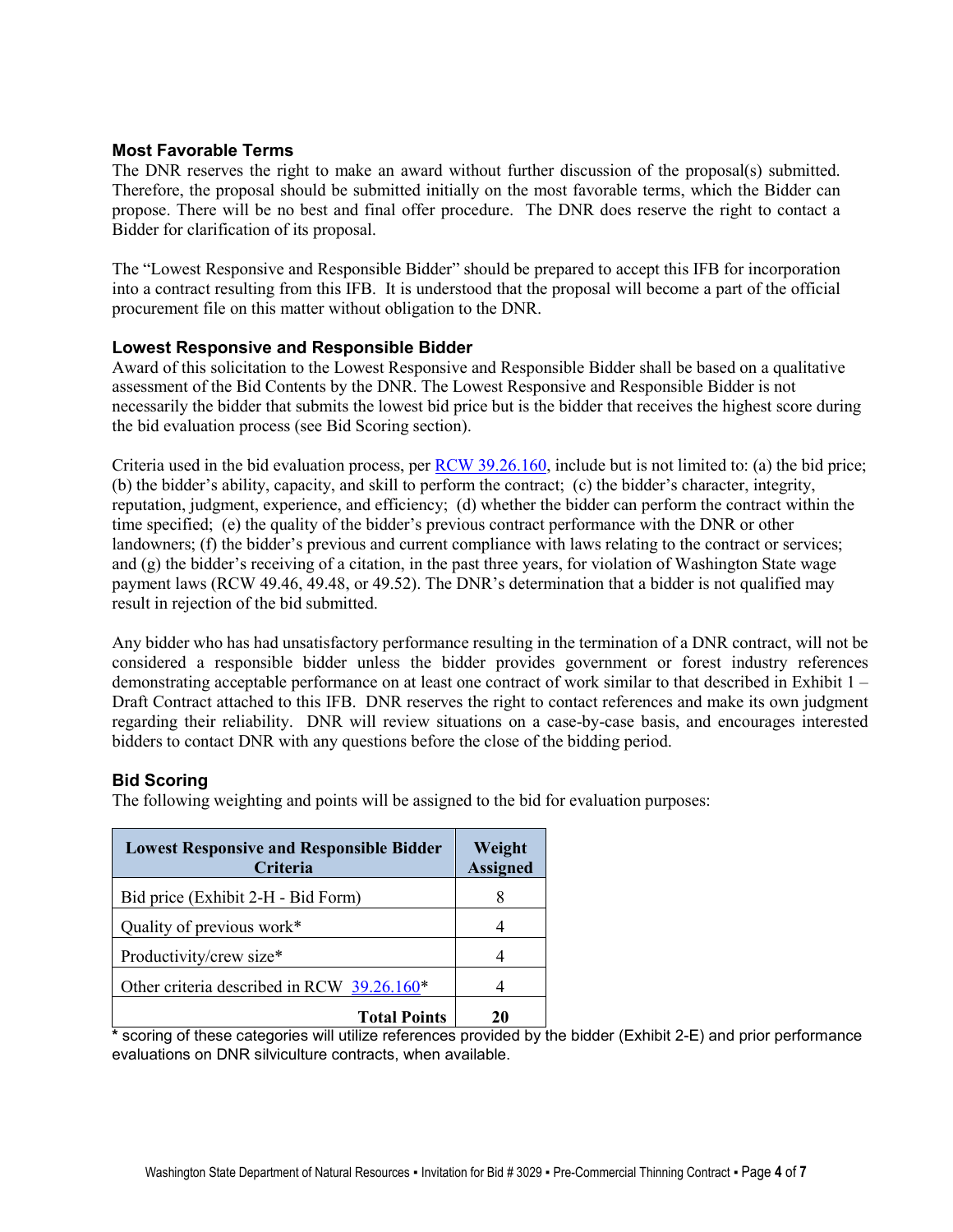The bid that receives the highest score will be awarded the solicitation. DNR reserves the right to award the contract to the Bidder whose proposal is deemed to be in the best interest of the DNR and the state of Washington.

#### **Bid Evaluation Process**

Responsive bids will be evaluated in accordance with the requirements stated in this solicitation and any addenda issued. The evaluation of proposals shall be accomplished by an evaluation team(s), to be designated by the DNR, which will determine the ranking of the proposals. The Bid Coordinator may contact the Bidder for clarification of any portion of the Bidder's proposal.

## **Complaint Procedure**

Bidders are expected to raise any questions, exceptions, or requested additions they have concerning the IFB requirements early in the IFB process. Bidders may submit specific complaints to the Bid Coordinator if the bidder believes the IFB unduly constrains competition or contains inadequate or improper criteria. The complaint must be made in writing to the Bid Coordinator before the bid due date. The solicitation process may continue.

These complaints will not be handled through the protest procedures outlined below. However, the Bid Coordinator will forward a copy of the complaint to the Silviculture Operations Specialist for further review. Should a bidder complaint identify a change that would be in the best interest of the DNR to make, DNR may modify this IFB accordingly. The DNR decision is final; no further administrative appeal is available.

## **Debriefing of Unsuccessful Bidders**

Any bidder who has submitted a bid and been notified that they were not selected for contract award may request a debriefing. The request for a debriefing conference must be received by the Bid Coordinator within three (3) business days after the Unsuccessful Bidder Notification is initially sent to the bidder (whether via e-mail, fax, or other method). The Bid Coordinator must receive debriefing requests no later than 4:00 PM, local time, on the third business day following the transmittal of the Unsuccessful Bidder Notification. The debriefing must be held within three (3) business days of the request and may be conducted in person or on the telephone.

Discussion at the debriefing conference will be limited to the following:

- Evaluation and scoring of the firm's proposal;
- Critique of the proposal based on the evaluation;
- Review of proposer's final score in comparison with other final scores without identifying the other firms.

Comparisons between proposals or evaluations of the other proposals will not be allowed. Debriefing conferences may be conducted in person or on the telephone and will be scheduled for a maximum of one hour.

#### **Protest Procedure**

Protests may be made only by bidders who submitted a response to this solicitation document and who have participated in a debriefing conference. Upon completing the debriefing conference, the bidder is allowed five (5) business days to file a protest of the acquisition with the Bid Coordinator. The Bid Coordinator must receive protests no later than 4:00 PM, local time, on the fifth business day following the debriefing. All protests must be in writing via email, addressed to the Bid Coordinator, by the protesting party or an authorized Agent. The protest must state the invitation for bid (IFB) number, the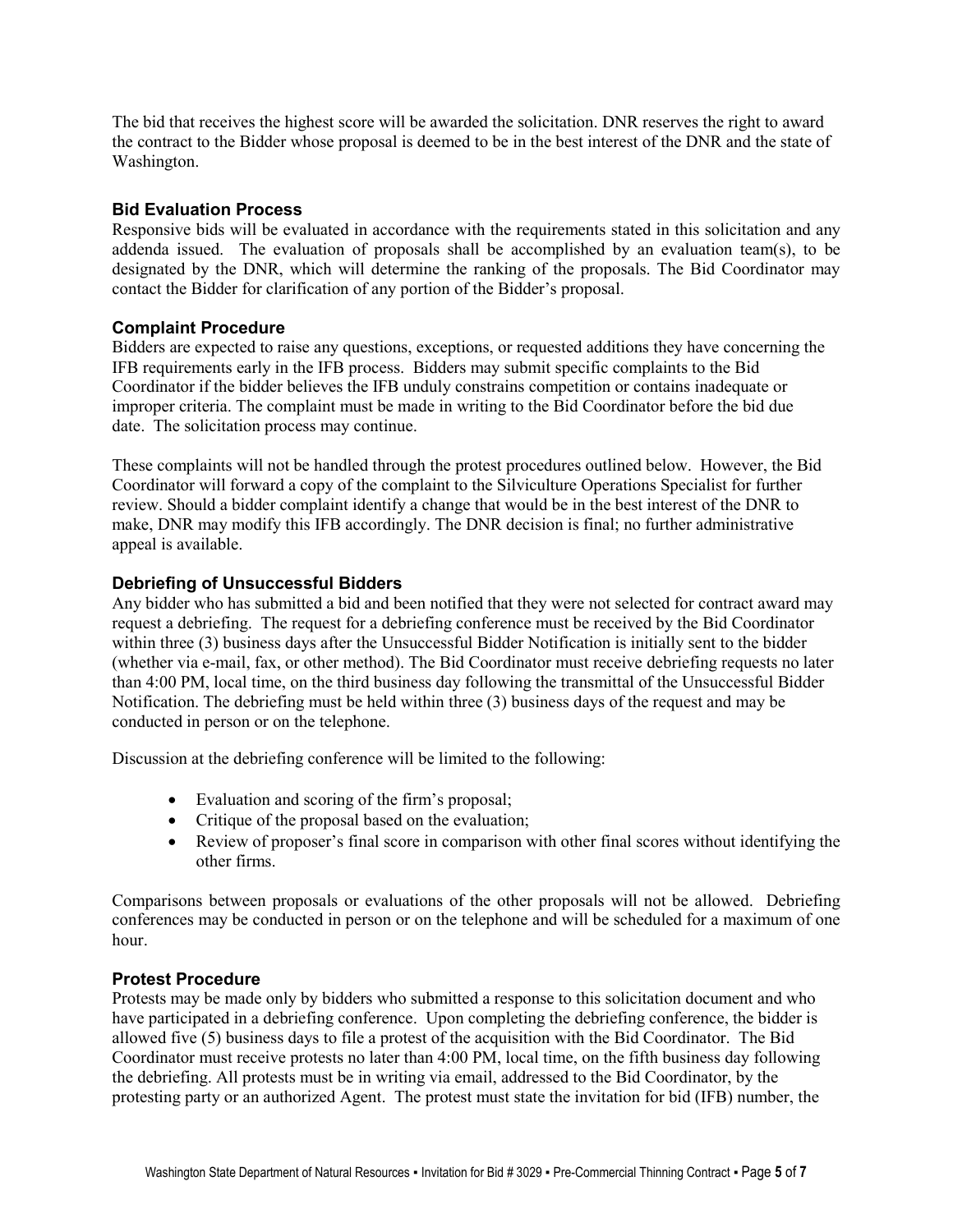grounds for the protest with facts and complete statements of the action(s) being protested. A description of the relief or corrective action being requested should also be included.

Bidders protesting this procurement shall follow the procedures described herein. Protests that do not follow these procedures shall not be considered. This protest procedure constitutes the sole administrative remedy available to Bidders under this procurement.

Only protests stipulating an issue of fact concerning the following subjects shall be considered: (a) A matter of bias, discrimination or conflict of interest on the part of DNR; (b) Errors in computing the score; and/or (c) Non-compliance with procedures described in the procurement document, DNR protest process, or requirements set forth by the Department of Enterprise Services (DES). Protests must be based on these factors to be considered.

Upon receipt of a protest, a protest review will be held by the DNR Office of Finance, Budget, and Economics and Silviculture Operations staff in Olympia. These DNR staff, that are not directly involved in this procurement, will consider the record and all available facts and issue a decision within five (5) business days of receipt of the protest. If additional time is required, the protesting party will be notified of the delay.

The final determination of the protest shall:

- Find the protest lacking in merit and uphold the DNR's action; or
- Find only technical or harmless errors in DNR's acquisition process and determine DNR to be in substantial compliance and reject the protest; or
- Find merit in the protest and provide DNR options which may include:
	- -- Correct the errors and re-evaluate all bids, and/or
	- -- Reissue the solicitation document and begin a new IFB process, or
	- -- Make other findings and determine other courses of action as appropriate.

If DNR determines that the protest is without merit, DNR will enter into a contract with the Lowest Responsive and Responsible Bidder. If the protest is determined to have merit, one of the alternatives noted in the preceding paragraph will be taken. The protest decision is final and no appeal process will be required. If a protesting bidder does not accept DNR's protest response, the bidder may try to seek relief from Thurston County Superior Court. A copy of the original protest and DNR's response will be provided to the Commissioner of Public Lands and the Director of the Department of Enterprise Services.

## **Award Letter**

The DNR makes every effort to mail an award letter with instructions and the final contract to the successful bidder within five (5) business days of bid opening.

#### **Typical Solicitation Process Timeline**

| Event                                                                                                     | Time period                                                                                                                  |
|-----------------------------------------------------------------------------------------------------------|------------------------------------------------------------------------------------------------------------------------------|
| Complaint period                                                                                          | Between IFB posting date and 1 business day prior to the close<br>of the solicitation acceptance period                      |
| <b>Bid evaluations</b>                                                                                    | Following the bid response date/time                                                                                         |
| Announce "Lowest Responsive and Responsible"<br>Bidder" and send notifications to unsuccessful<br>bidders | Within 5 business days following the conclusion of bid<br>evaluation period                                                  |
| Period for requesting a debriefing conference                                                             | Between transmittal of notifications to unsuccessful bidders and<br>the end of the fourth business day following transmittal |